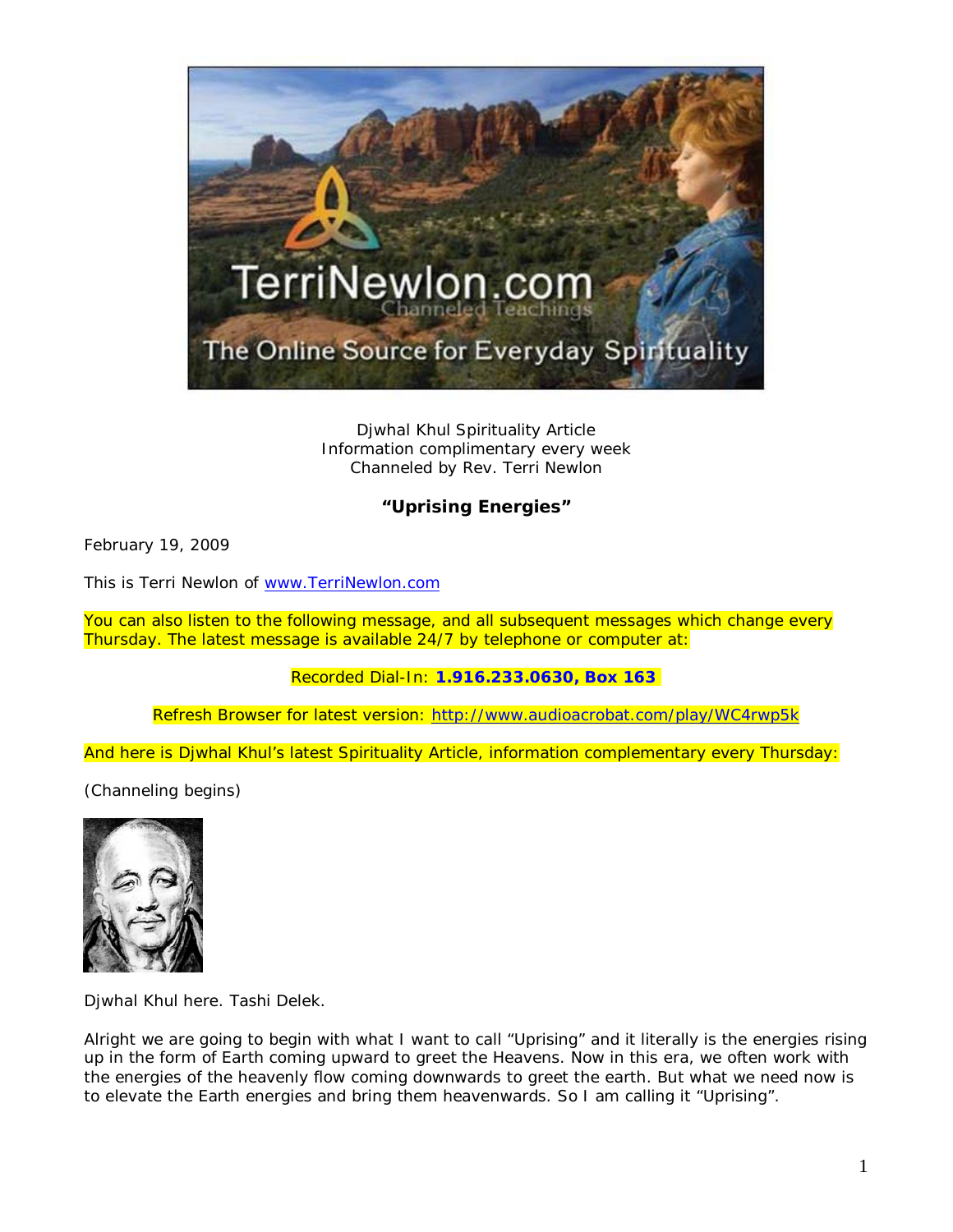When these energies are strongly present, it makes for a few things in the personal development. One of those would be change, sometimes rather erratic change or constant change like you change one thing and then you go on to change the next thing, and then the next thing. It brings about rapid movement and change that is aligning one more with their divine intent, and that part is very good of course.

Then what it does economically, socially, politically, even to weather patterns, is create also a likewise stirring of those energies.

Now we will come upon, fairly soon here, the [Tibetan New Year.](http://www.terrinewlon.com/Tibetan_New_Year.html) Now it is also called Losar. The calculations for those who are wondering about it, is when you have your January 1 New Year, your next new moon is your Chinese New Year and the new moon after that is Tibetan New Year. So that is how it is calculated on an annual basis. You can look it up in the calendars.

If you take a moment to search Tibetan New Year 2009 and you get maybe an independent news agency or something reporting what is going on, you will see that the Tibetans in this uprising of energy are not celebrating Tibetan New Year, not only inside Tibet but also refugees.

So we will be doing a very special call on February 24 to help balance those energies. But that sense that "we are not going to tolerate the old, it is no longer working", will be seen there. It will also be seen in maybe just the way you relate to how much money is in the bank account or not in the bank account, or how much that stock portfolio is or is not worth these days, or spending habits. It will certainly affect all of the economies around the globe.

So this uprising energy, you will see it working now. I would add quite a bit of the transmuting violet flame to help make that energy softened. I would also put in quite a bit of a pink light, a kind of soft pink. If you are familiar with gemstones, I would go with kunzite [k-u-n-z-i-t-e] or a pink tourmaline color. Either of those two particular shades would be beneficial with the vibration.

The pink tourmaline often comes inside lepidolite, which is a substance to calm the body. There is a drug made from it to sedate or calm the mood a little bit. If there is a need to sort of tone things down to a more peaceful center, the pink tourmaline is more appropriate. If you are working to have more heart chakra presence and expansion, then the kunzite is more appropriate.

So just see this uprising energy coming up from the Earth to greet the Heavens and you can even feel it sweep up through your body. At the same time, there will be waves of it consistently for a couple of weeks now.

Alright. As always, thank you and my love to you.

Djwhal Khul

Channeled by Rev. Terri Newlon [www.TerriNewlon.com](http://www.terrinewlon.com/)

Training for Modern Mystics [Channeled Teachings for Everyday Spirituality](http://www.terrinewlon.com/)

© 2009 All Rights Reserved – Terri Newlon, Inc.

Join our e-newsletter and get complimentary Spirituality Articles information every week.

NEW custom designed long distance ethers broadcast for anyone seeking Spiritual Enlightenment. Great for World Servers. Economically priced. [http://terrinewlon.com/events\\_sessions.htm](http://terrinewlon.com/events_sessions.htm)

Our Health Professionals and Health Intuits Master Mind Group is a fabulous way to learn more from experts. This program is offered by conference call twice a month, with an audio download of